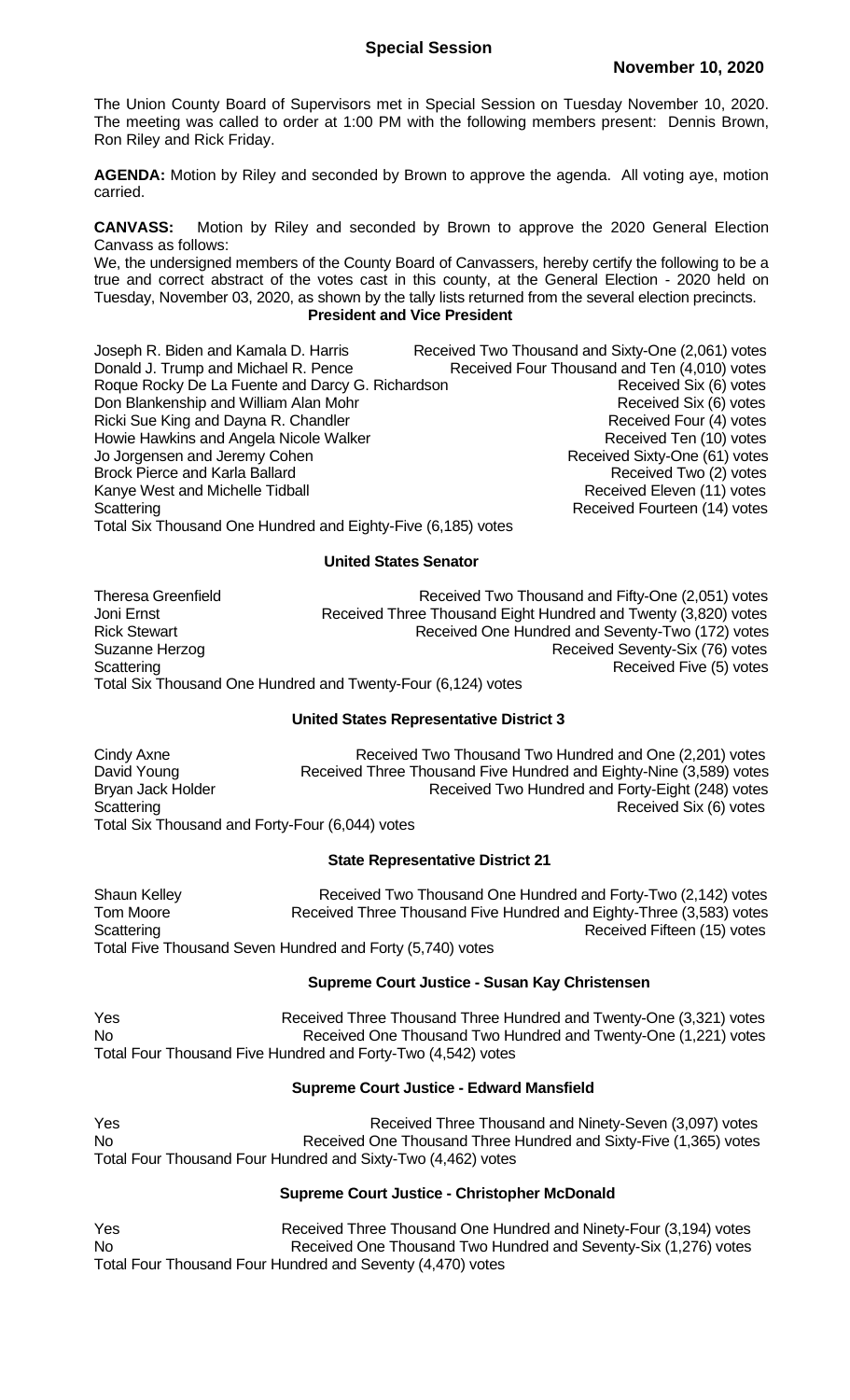## **Supreme Court Justice - Thomas Waterman**

Yes **Received Three Thousand One Hundred and Seventy-Nine (3,179) votes** No Received One Thousand Three Hundred and Twenty-Four (1,324) votes Total Four Thousand Five Hundred and Three (4,503) votes

## **Court of Appeals Judge - Thomas N. Bower**

Yes **Received Three Thousand One Hundred and Twenty-Seven (3,127) votes** No Received One Thousand Two Hundred and Forty-Two (1,242) votes Total Four Thousand Three Hundred and Sixty-Nine (4,369) votes

## **Court of Appeals Judge - David May**

Yes The Received Three Thousand and Eighty-Nine (3,089) votes No Received One Thousand Two Hundred and Sixty (1,260) votes Total Four Thousand Three Hundred and Forty-Nine (4,349) votes

## **Court of Appeals Judge - Julie A. Schumacher**

Yes **Received Three Thousand Two Hundred and Thirty-Two (3,232) votes** No Received One Thousand One Hundred and Fifty-One (1,151) votes Total Four Thousand Three Hundred and Eighty-Three (4,383) votes

## **Court of Appeals Judge - Sharon Soorholtz Greer**

Yes The Received Three Thousand One Hundred and Fifty-Seven (3,157) votes No **Received One Thousand Two Hundred and Eighteen** (1,218) votes Total Four Thousand Three Hundred and Seventy-Five (4,375) votes

## **District 5B Judge - Elisabeth S. Reynoldson**

Yes **Received Three Thousand Five Hundred and Fifty-Seven (3,557) votes** No Received One Thousand and Forty-Six (1,046) votes Total Four Thousand Six Hundred and Three (4,603) votes

# **District 5B Associate Judge - Monty W. Franklin**

Yes **Received Three Thousand Four Hundred and Fifty-Five (3,455) votes** No Received One Thousand and Ninety-Five (1,095) votes Total Four Thousand Five Hundred and Fifty (4,550) votes

## **Question 1 - Shall there be a convention to revise the Constitution, and propose amendment or amendments to same?**

Yes **Received One Thousand Two Hundred and Fifty-Nine (1,259) votes** No Received Four Thousand and Thirty-Two (4,032) votes Total Five Thousand Two Hundred and Ninety-One (5,291) votes

### **County Supervisors**

Dale Cline **Received One Thousand Eight Hundred and Ninety-Four (1,894) votes** Dennis Brown **Received Three Thousand Six Hundred and Eighty-Nine (3,689) votes** Rick Friday **Received Three Thousand Six Hundred and Seventy-Two (3,672) votes** Scattering **Scattering Received Thirty-Three (33) votes** Total Nine Thousand Two Hundred and Eighty-Eight (9,288) votes

We therefore declare: Dennis Brown to be duly nominated for the office of County Supervisors. Rick Friday to be duly nominated for the office of County Supervisors.

### **County Auditor**

Sandy Hysell Received Five Thousand Four Hundred and Twenty-Eight (5,428) votes Scattering **Received Forty-Five (45) votes** Scattering Total Five Thousand Four Hundred and Seventy-Three (5,473) votes

We therefore declare: Sandy Hysell to be duly nominated for the office of County Auditor.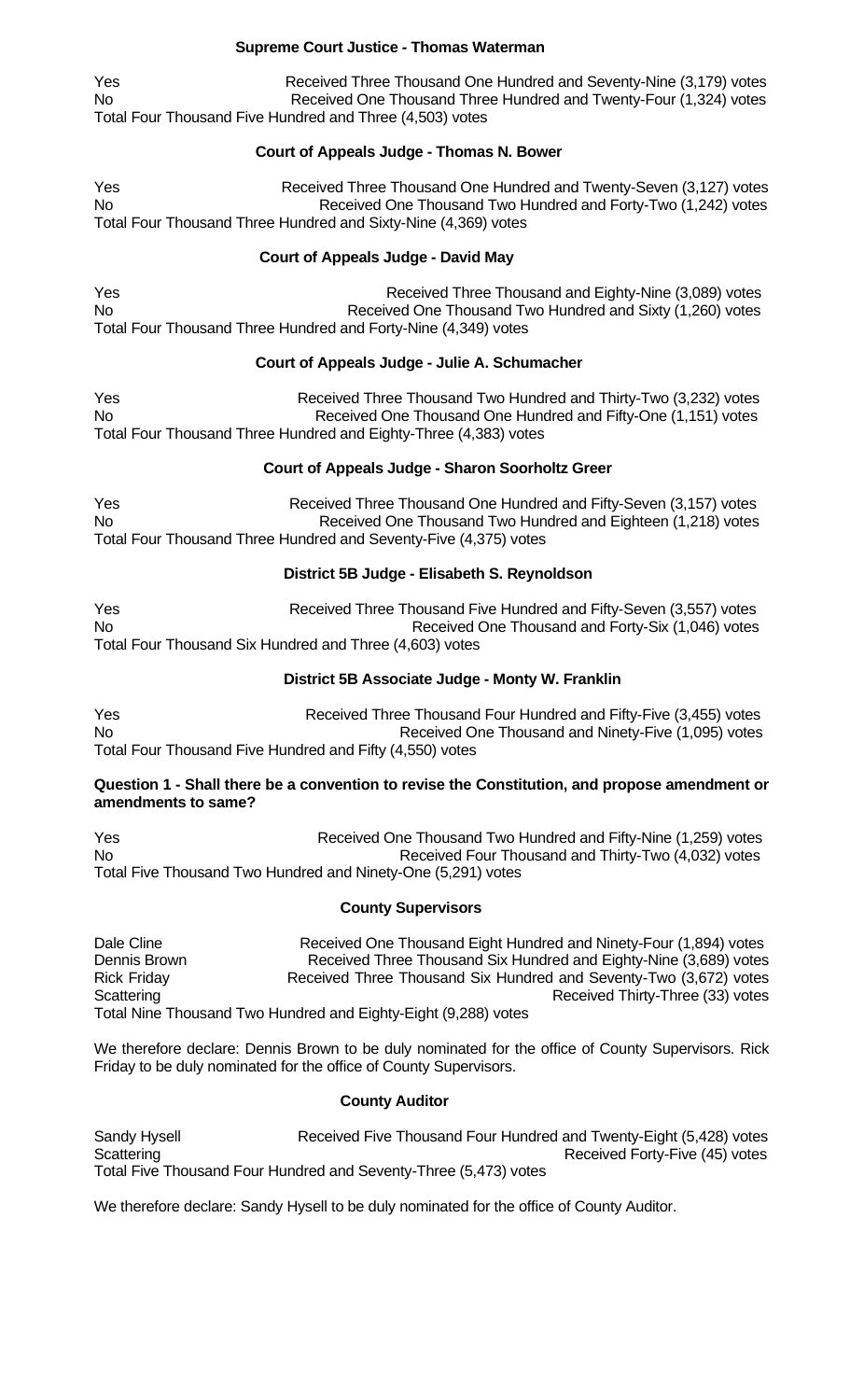### **County Sheriff**

Mark Shepherd **Received Three Thousand Three Hundred and Thirty-Five (3,335) votes** Scattering **Scattering** Received One Hundred and Twenty-Four (124) votes Daniel McNeill **Received One Thousand Four Hundred and Forty-Five (1,445) votes** Brian Burkhalter Received Five Hundred and Fifty-Seven (557) votes Total Five Thousand Four Hundred and Sixty-One (5,461) votes

We therefore declare: Mark Shepherd to be duly nominated for the office of County Sheriff.

#### **Pleasant TWP Trustee**

Jeff Rice **Network** Sixty-Four (64) votes Vernon Lee Kelly Jr **Network** Control of the Received Fifty-Four (54) votes Scattering **Received Five (5)** votes Total One Hundred and Twenty-Three (123) votes

We therefore declare: Jeff Rice to be duly nominated for the office of Pleasant TWP Trustee. Vernon Lee Kelly Jr to be duly nominated for the office of Pleasant TWP Trustee.

### **Union County Public Hospital Trustee**

Sherry McKie **Received Three Thousand Eight Hundred and Fifty-Three (3,853) votes** Julie Lanning Received Three Thousand Nine Hundred and Sixty-One (3,961) votes Scattering Received Sixty (60) votes Total Seven Thousand Eight Hundred and Seventy-Four (7,874) votes

We therefore declare: Sherry McKie to be duly nominated for the office of Union County Public Hospital Trustee. Julie Lanning to be duly nominated for the office of Union County Public Hospital Trustee.

### **Soil and Water Conservation Dist. Commissioner**

Dan Waigand **Received Three Thousand Nine Hundred and Forty (3,940) votes** Mike Eblen **Received Four Thousand Two Hundred and Two** (4,202) votes Scattering **Received One Hundred and Thirty-Seven (137)** votes Luke Baker **Received One Hundred and Seventy-Three (173)** votes Total Eight Thousand Four Hundred and Fifty-Two (8,452) votes

We therefore declare: Dan Waigand to be duly nominated for the office of Soil and Water Conservation Dist. Commissioner. Mike Eblen to be duly nominated for the office of Soil and Water Conservation Dist. Commissioner. Luke Baker to be duly nominated for the office of Soil and Water Conservation Dist. Commissioner

### **County Agricultural Extension Council**

Callie Anderson Received Three Thousand Five Hundred and Forty (3,540) votes Jean Weisshaar Received Three Thousand and Eighty-Two (3,082) votes Ronda Driskill **Received Three Thousand Three Hundred and Thirty-Three (3,333) votes** Randy Wuebker Received Three Thousand Four Hundred and Sixty-Five (3,465) votes Scattering **Scattering Received Fifty-Six (56)** votes Total Thirteen Thousand Four Hundred and Seventy-Six (13,476) votes

We therefore declare: Callie Anderson to be duly nominated for the office of County Agricultural Extension Council. Jean Weisshaar to be duly nominated for the office of County Agricultural Extension Council. Ronda Driskill to be duly nominated for the office of County Agricultural Extension Council. Randy Wuebker to be duly nominated for the office of County Agricultural Extension Council.

### **County Agricultural Extension Council TFV**

Nicole Shawley **Received Four Thousand Five Hundred and One (4,501)** votes Scattering **Received Twenty-Nine (29) votes** Scattering Total Four Thousand Five Hundred and Thirty (4,530) votes

We therefore declare: Nicole Shawley to be duly nominated for the office of County Agricultural Extension Council TFV